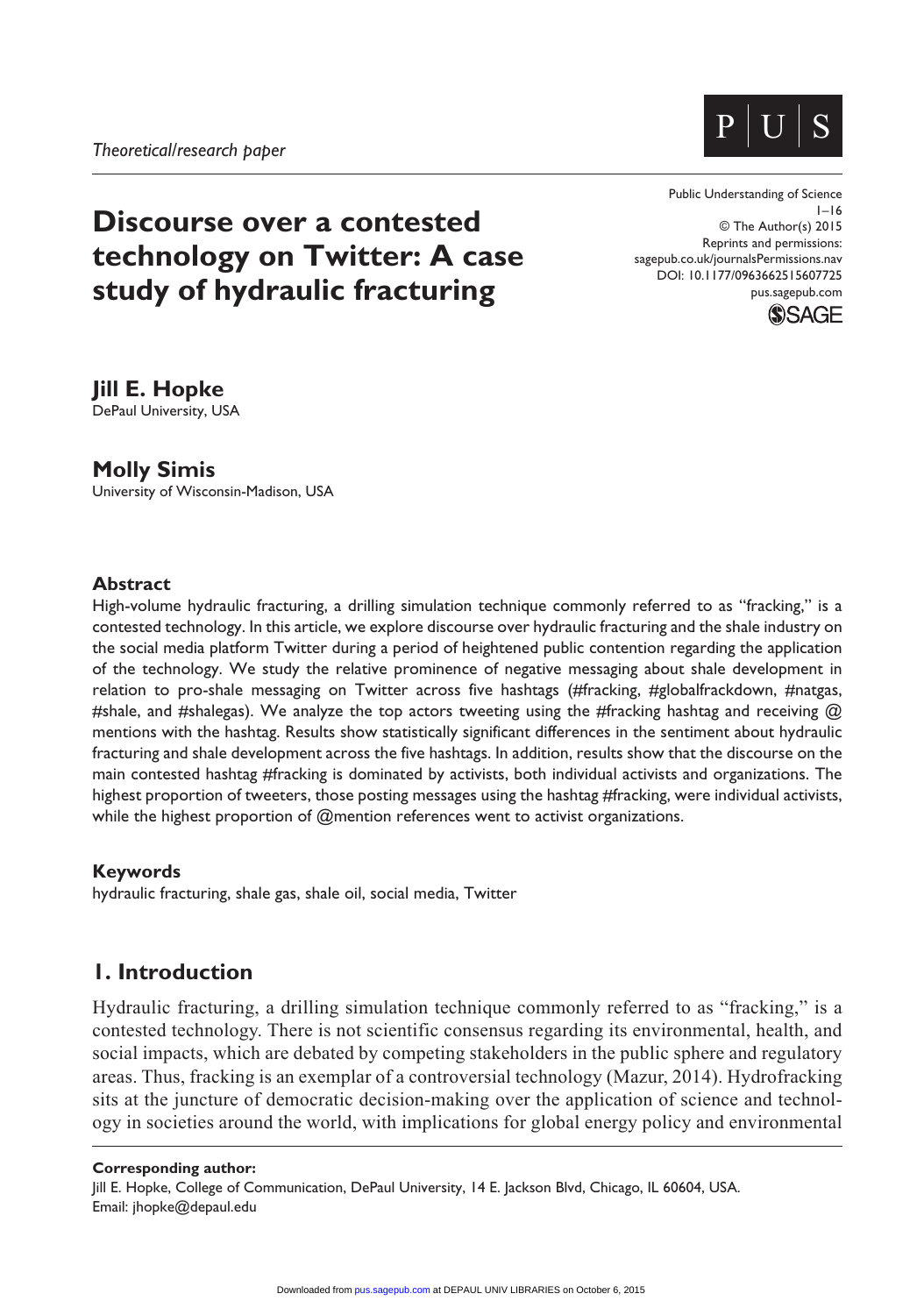governance. It is often framed as an economic boom, with shale gas as a bridge fuel in the transition to cleaner energy (Engelder, 2011), or as the source of serious environmental and health concerns (Howarth and Ingraffea, 2011). Major areas of concern include greenhouse gas emissions, a lack of baseline data, seismic activity, water contamination, and public health issues, as well as policy and regulatory considerations such as disclosure of chemicals (United Nations Environment Programme (UNEP), 2012). Other issues are social in nature, including noise pollution, increased transient populations, and demand for social services (Christopherson and Rightor, 2012; Ferrar et al., 2013).

The energy industry is investing into the development of "unconventional" shale fossil fuels at an unprecedented rate. The US shale boom has sparked international interest. The technology's reception globally has been mixed, with governments of countries such as Poland and Argentina favoring development, while others including France and South Africa have instituted moratoria or bans (Krauss, 2013). Within this context, social movements can serve as challengers to the dominant paradigms within science and technology by contesting official notions of safety and risk to emerging technologies (Hess et al., 2008). At the end of 2014 in the United States, New York State became the first with major shale deposits to ban the practice, widely viewed by anti-fracking activists as a significant victory for the movement (Steingraber, 2014).

Despite the controversy, there has been little social science research on fracking (Jaspal and Nerlich, 2014). Recent research on the technology has examined state-level framing and agenda change (Davis and Hoffer, 2012), legislative framing in the western United States (Kear, 2011), and public acceptance at the state level (White, 2012). Research by Jaspal and Nerlich (2014) on the representations of shale gas in the UK press indicated competing positive and negative social representations of the issue. Another study by Mazur (2014) examined fracking news coverage in relation to public opinion. While these studies highlight the importance of social science research into the social meanings associated with fracking, our research is unique in its focus on the dynamics of discourse about the issue on social media.

In this study, we explore discourse over the shale industry on the social media platform Twitter during a period of heightened contention regarding the application of fracking. Our goal is to gauge the valence of sentiment and degree of certainty across five social movement, industry, and contested hashtags (#fracking, #globalfrackdown, #natgas, #shale, and #shalegas). The data come from 1week prior to and 1week following an international day of action against fracking and the shale industry held on 19 October 2013, the Global Frackdown, with more than 200 events planned in 27 countries (Food and Water Watch, 2013). The Global Frackdown (n.d.) mission includes, "We stand united as a global movement in calling on governmental officials at all levels to pursue a renewable energy future and not allow fracking or any of the associated infrastructure in our communities or any communities." Furthermore, we analyze the top actors who posted with the main hashtag in the dataset, #fracking, as well as the top @mentioned actors for this hashtag. Through natural observation of social data, this study contributes to responsible research and innovation theory by providing empirical evidence of segmentation in networked conversation on a contested emerging technology.

#### *Innovation and social media*

Science and technology have increasingly higher uncertainty and higher decision stakes, which calls for more democratic process of development (Funtowicz and Ravetz, 1993). Responsible research and innovation, which is broadly caring for the future through present "collective stewardship of science and innovation," is one response to addressing developments in an age of science and technology with both high decision stakes and high uncertainty (Stilgoe et al., 2013: 1570).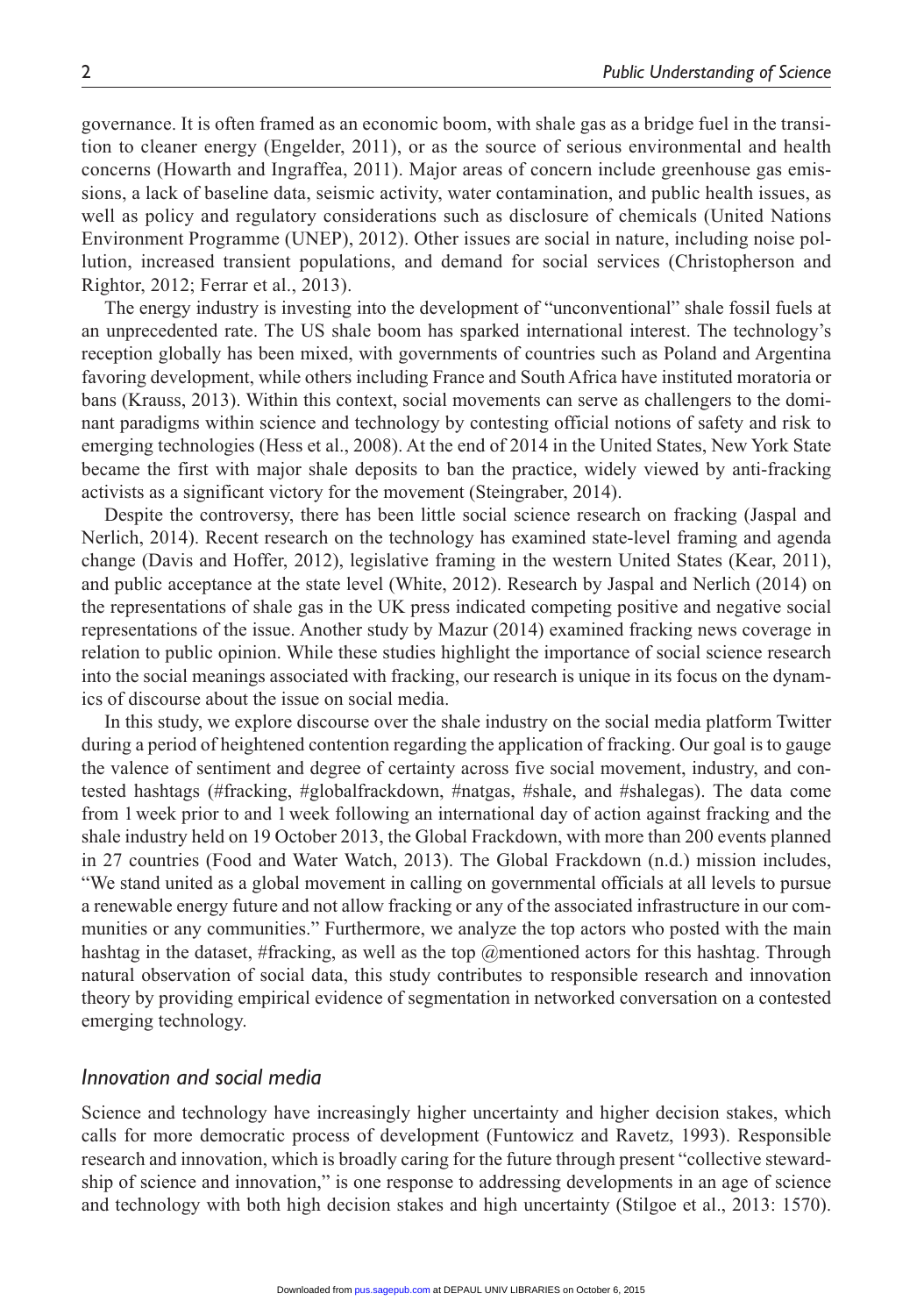Responsible innovation is a systems-wide approach to developing technologies that is ideally anticipatory, inclusive, reflexive, and responsive (Stilgoe et al., 2013). Recent research on responsible innovation calls for the inclusion of public values relevant to technological development into public debate about contested technologies (Taebi et al., 2014).

There is an ongoing dialogue among scholars interested in responsible innovation that calls for increased reflection and responsiveness of bodies governing innovations to public interests and values (e.g. Stilgoe et al., 2013; Sykes and Macnaghten, 2013). Legitimizing knowledge and values of lay audiences is not enough, according to Callon et al. (2010). The core challenge is to include lay audiences in the decision-making process before and during the innovative process, without issues or publics pre-existing each other, but rather emerging concurrently (Callon et al., 2010). In the case of fracking, political contexts influence whether input from publics has been or will be formally taken into account (Sovacool, 2014). With social media, we have the opportunity to monitor a global public dialogue on fracking that comprises "spontaneous and unsolicited" expressions by stakeholders (Runge et al., 2013, p. 2).

Twitter reports 316 million monthly active users, 77% of which are accounts outside of the United States (Twitter Inc., 2015). Users send a daily average of 500 million tweets (Twitter Inc., 2015), making it an important sphere for discourse on contemporary issues. Twitter is a broadcast-like microblogging service, similar to older broadcast technologies, as public, multicast (many-to-many), interactive, and networked (Murthy, 2013: 16). Users can tweet to people they do not know offline, for example US President Barack Obama (@BarackObama), in the hopes of getting their attention. Hashtags and retweeting enable conversations (boyd et al., 2010; Honeycutt and Herring, 2009). Retweeting is a practice in which users forward or share messages originating from other users, allowing frames to potentially gain momentum in the Twitter-sphere (Murthy, 2013). Hashtags, marked by the "#" symbol, allow for indexing of content, what Zappavigna (2012) calls "searchable talk," so that users can monitor discourse about specific topics and see what other users they do not follow are saying (p. 95).

As science communication scholars Brossard and Scheufele (2013) write, a paradox of new media is that while the Internet makes information on scientific topics more accessible to broader publics, these tools could also limit knowledge gain through algorithms and self-reinforcing search results. In the United States, 40% of adults say that they turn to the Internet first when they need science and technology information (National Science Board, 2014). Given that in the United States 74% of adults use social networking sites (Pew Research Internet Project, 2014), it becomes crucial to study the representations of science and technology on social platforms. A rigorous understanding of the dynamics of communication about science and technology in online-networked environments is necessary to understand the factors that contribute to making a technology contested. Communications scholarship does not yet fully address the evolving dynamics of exposure to scientific information in social media environments (Runge et al., 2013). In this study, we adapt the dimensions studied by Runge et al. (2013) to research Twitter discourse on fracking.

Past research has examined the mediation of political issues on Twitter and shown evidence of segmentation and varying degrees of discourse across political groups (Colleoni et al., 2014; Yardi and boyd, 2010). There has been little research to date on what differences may exist between related hashtags for an issue and whether or not hashtags for a given topic represent a cohesive networked public or sets of distinct publics, and counter-publics, as theorized by Fraser (1992). A homogeneous discourse across hashtags would have strikingly different implications in terms of who is represented in the dialogue than a discourse voiced by distinct publics. Therefore, in addition to examining overall sentiment across hashtags, we investigated the potential for differences in the proportions of pro-shale and anti-shale sentiment and levels of certainty across hashtags.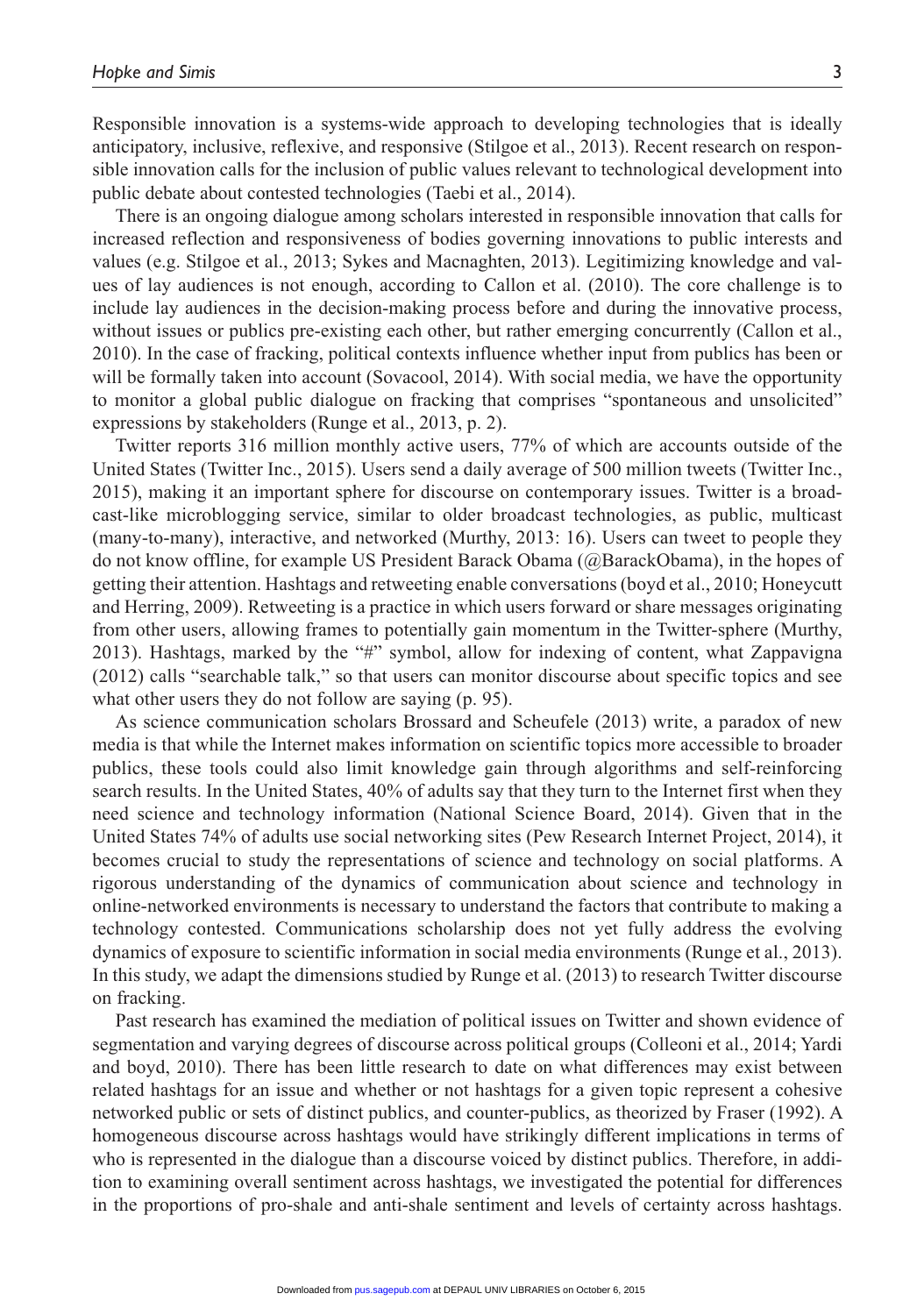Given the level of heightened contention over hydraulic fracturing and shale development, we predicted there would be statistically significant differences between hashtags:

*H1a*. The social movement hashtag #globalfrackdown will display a greater degree of anti-shale sentiment.

*H1b*. The industry hashtag #natgas will display a greater degree of pro-shale sentiment.

*H1c*. The industry hashtag #shalegas will display a greater degree of pro-shale sentiment.

Given the general, contested nature of the other two hashtags included in this study, #fracking and #shale, we ask the following question:

*RQ1*. What is the opinion valence in #fracking and #shale tweets about hydraulic fracturing?

Because certainty expressed in tweets could have mobilizing effects, it is reasonable to expect that discourse around social movements will be more certain than other hashtags. Thus, we predicted the following hypothesis:

*H2*. The social movement hashtag #globalfrackdown will display a greater degree of certainty.

As stated above, given the contested nature of the other two hashtags included in this study, #fracking and #shale, we ask the following research question:

*RQ2*. What is the level of certainty in tweets about fracking for the #fracking, #natgas, #shalegas, and #shale hashtags?

#### *Public perceptions of contested technologies*

Contextualizing fracking among other contested technologies, like nanotechnology and agricultural biotechnology, is helpful to understanding how people make sense of emerging technologies. Nanotechnology and agricultural biotechnology differ from fracking in many obvious ways. However, several key elements that make them all prime examples of contested technologies are controversies over (a) who the decision makers are, (b) the extent of regulation, and (c) the environmental and health impacts. Public perceptions of them are not formed through knowledge of the technology, but rather through value predispositions as heuristics (e.g. Brossard and Nisbet, 2007; Kahan et al., 2009; Scheufele et al., 2007). For example, in the context of agricultural biotechnology in the United States, deference to scientific authority is a major driver of attitudes toward agricultural biotechnology in the United States (Brossard and Nisbet, 2007). Another example is that US publics with hierarchical–individualistic worldviews accessed and interpreted information related to nanotechnology differently than publics with egalitarian–communitarian worldviews (Kahan et al., 2009).

In US public opinion research on fracking, Boudet et al. (2014) find a low level of familiarity with the technology and mixed support, with 58% of survey respondents not knowing or being undecided, 20% being somewhat/strongly opposed, and 22% being somewhat/strongly supportive. They find that women, individuals with "egalitarian worldviews," newspaper readers, and those concerned about environmental impacts were more likely to oppose fracking (p. 57). On the other hand, for older, more conservative individuals, higher educational levels, watching TV news more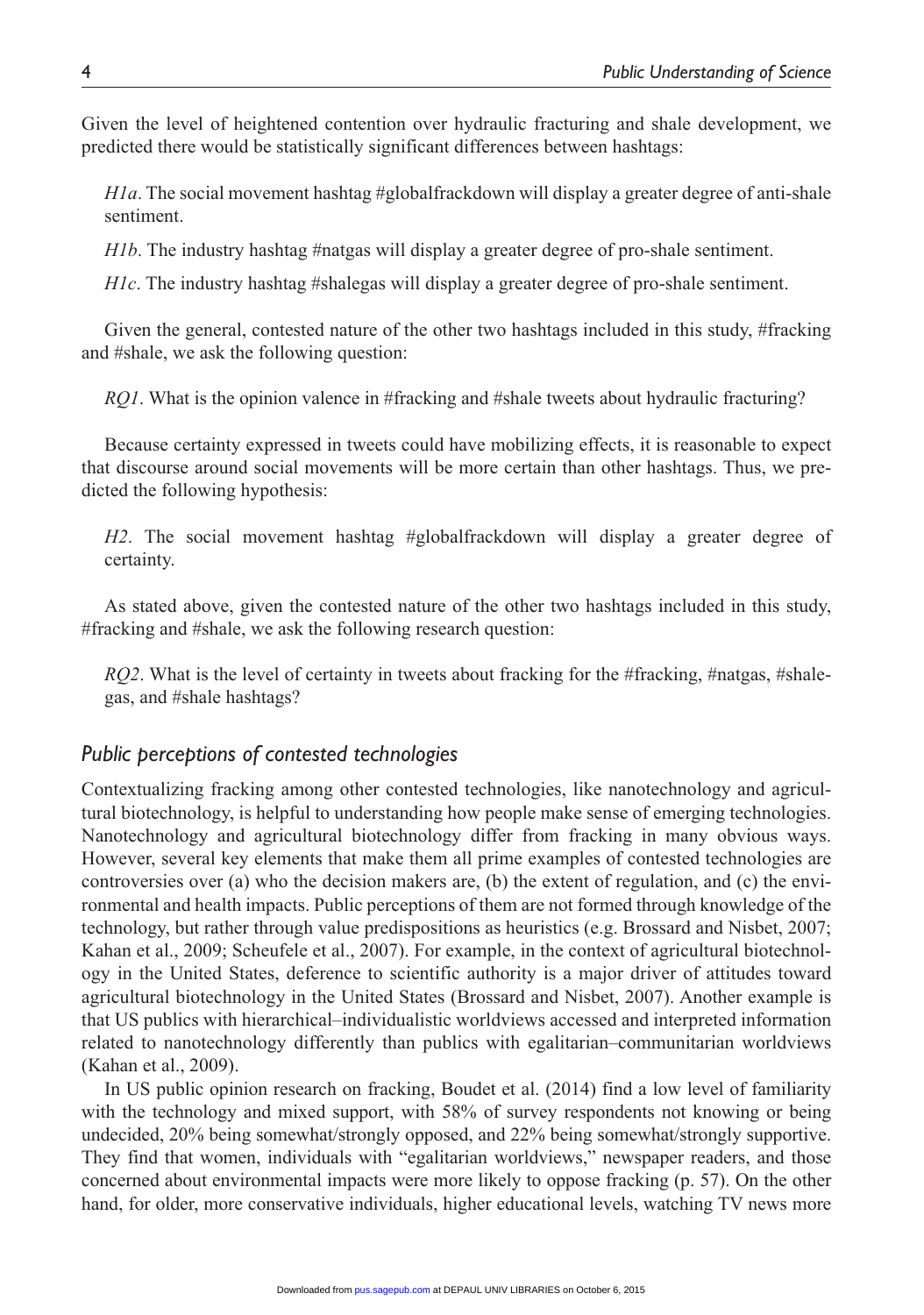than once a week, and concern for economic impacts were factors correlated with support (Boudet et al., 2014). Research from the Pew Research Center for the People and the Press (2012) found partisan differences in levels of support for fracking, with conservatives more likely to be supportive and liberals more likely to oppose the technology. In Europe, public opinion research has shown that among the 27 member states of the European Union, 74% of survey respondents would be concerned about shale gas development in their neighborhood (Flash Eurobarometer 360, 2013).

Given the differences that underlie support, we hypothesize a disjuncture between competing claims of pro- and anti-shale actors, which increases contention over risk and controversy over technological development. We assume that all associations are social, with controversies being defined by actors in interaction with each other (Latour, 2005). We conceptualize *networked public sphere* as the mediated deliberative public space between formal governmental institutions and the private life of citizens in which the social and political processes of complex societies are legitimatized (see Friedland et al., 2006).

We study four types of actors: citizens, industry, science, and governmental. According to Wasserman and Faust (1994), "Actors are discrete individual, corporate, or collective social units" (p. 17). To purposefully allow for a broad conceptualization of key actors who may participate in the discourse about hydraulic fracturing and shale development on Twitter, we define *citizen actors*, in terms of organizations and other groups working together for a collective goal, as formally and informally organized sets of individuals and civil society representatives engaging in collective actions to raise public concern surrounding the health and environmental impacts of hydraulic fracturing. This definition conflates the nonspecialist with the specialist. We house the individuals in the same category as the civil society representatives because "in the digital age, all perspectives can get equal airtime" (Luers and Kroodsma, 2014: 203).

We define *industry actors*, in terms of organizations and other sets of individuals, as formally and informally organized sets of corporations, trade groups, and individuals promoting the use of hydraulic fracturing in the oil and gas industry, either on a nation-state or on international scale.

We conceptualize *scientific actors* as organizations and sets of individual scientists, which comprise an internationally recognized academy, with technical expertise in the area of environmental, geoscience, and related scientific fields.

Finally, we define *governmental actors* as the internationally recognized representatives of sovereign populations, whose vested interests may include, but not be limited to, economic development, as well as the protection of human health and the environment within a given territory.

For the final part of this study, we examine the top actors for the main hashtag in the dataset, #fracking, in order to gain a greater understanding as to who is driving the discourse on the issue during a period of heightened contention. Thus, we ask the following question:

*RQ3*. What types of actors are driving the #fracking hashtag conversation?

*RQ4*. What types of actors are the #fracking hashtag conversation directed toward?

## **Methods**

## *Data collection*

The data were collected using the cloud-based textual analytic software DiscoverText. This enabled us to collect a full corpus of all tweets from 13 October to 27 October 2013. The date range was selected to cover 1week prior to and 1week following the Global Frackdown. Data were collected for five hashtags: #fracking, #globalfrackdown, #natgas, #shale, and #shalegas. The first of these, #fracking, is a general term used to refer to the technology, which has been employed by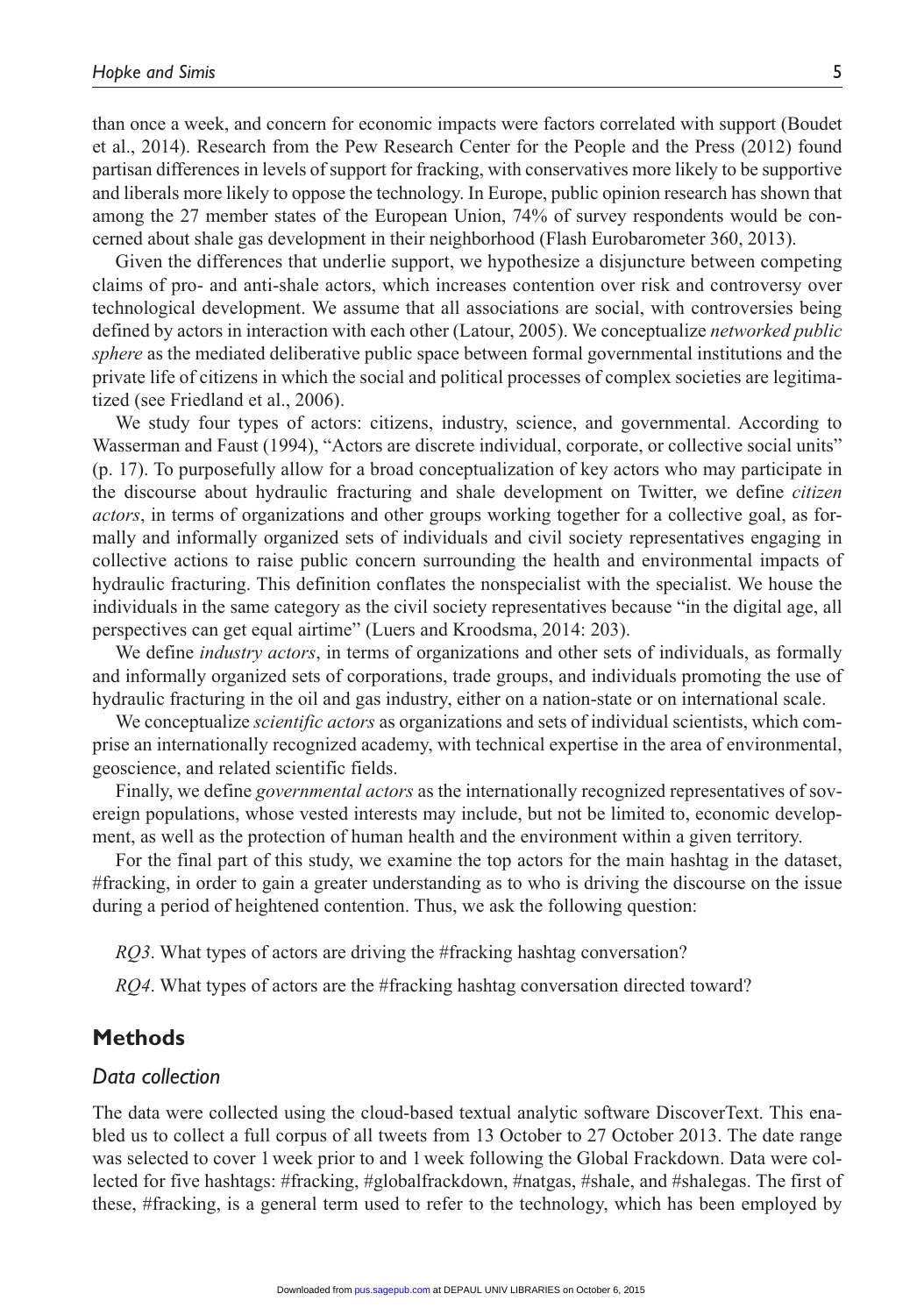

**Figure 1.** Tweets with fracking-related hashtags from 13 October to 27 October 2013.

both supporters and opponents. The second, #globalfrackdown, is a hashtag of the name of the anti-fracking movement and one promoted by organizers to share information about events affiliated with the day of action. The third, #natgas, is a hashtag associated with the oil and natural gas industry. The last two, #shale and #shalegas, are more general terms used to refer to the industry and the shale gas resources. A total of 72,195 tweets were collected. The sample was narrowed to the English language tweets  $(n=64,973)$  for further analysis (see Figure 1).

As Figure 1 shows, #fracking had the highest number of tweets (44,548), followed by #globalfrackdown (7565), #natgas (5040), #shale (5063), and #shalegas (2757). In terms of the tweet frequency, the largest spike in tweet volume for the #fracking hashtag is on 17 October 2013, 2days prior to the Global Frackdown day of action. On this date in New Brunswick (NB), Canada, the Royal Canadian Mounted Police (RCMP) enforced an injunction by SouthWestern Natural Resources, a company conducting seismic testing in the area, against a blockade by members of the Elsipogtog Mi'kmaq First Nations tribe, who were protesting the project through litigation and direct action. More than 40 people were arrested. There is a jump in the tweet volume for the #globalfrackdown hashtag on the official day of action, 19 October 2013, followed by a steep dropoff on the subsequent day and in the week that followed.

#### *Data analysis*

The goal of this analysis was to measure the relative frequency of tweets across hashtags along two dimensions. Modeled on the analytical frame developed by Runge et al. (2013), the first dimension identified support or opposition to the shale industry as pro-shale–neutral–anti-shale. The second dimension captured certainty and uncertainty (see Table 1).

"Pro-shale" is conceptualized as language indicating a positive or beneficial outcome related to the shale industry and hydraulic fracturing technology, or positive commentary on the technology and industry. "Neutral" is conceptualized as language indicating no judgment relative to a positive or negative outcome or judgment on the industry or technology (e.g. informational or event reporting). "Anti-shale" is conceptualized as language indicating a negative or harmful outcome related to the shale industry or hydraulic fracturing technology, or negative commentary on the technology and industry. This code also includes language that is positive toward and/or indicates support for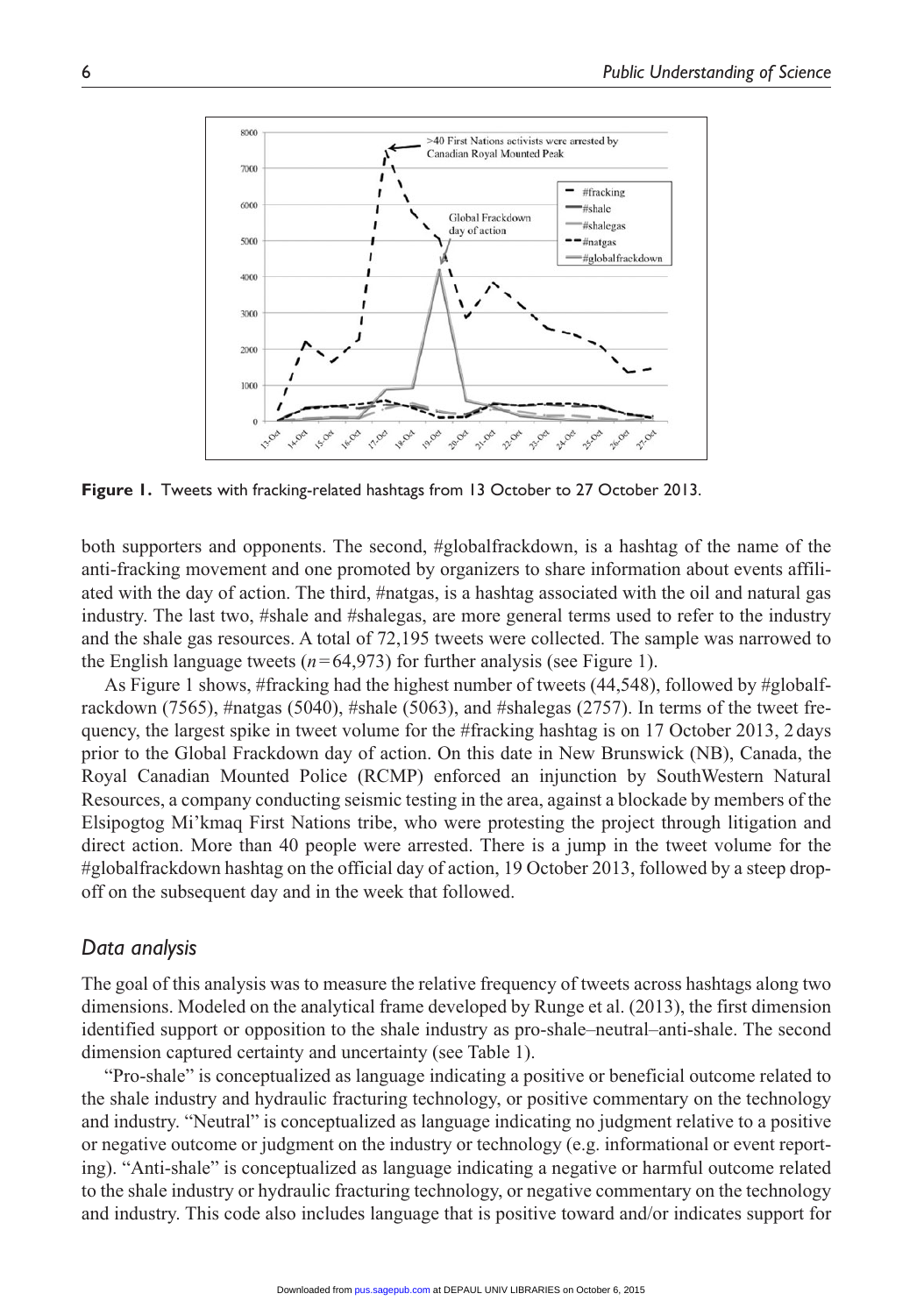|            | Certain                                                                                                                                                                                  | Uncertain                                                                                                                                                                                          |
|------------|------------------------------------------------------------------------------------------------------------------------------------------------------------------------------------------|----------------------------------------------------------------------------------------------------------------------------------------------------------------------------------------------------|
| Pro-shale  | @ShaleMarkets: Increased Shale<br>Development Is Good For Ohio<br>Workers-TY @EnergyInDepth for Article<br>http://buff.ly/19Gc3Yz #Shale #Fracking @<br>XXXX (8:25 a.m.—14 October 2013) | RT @TheFrackingTrap: Will Europe pass<br>on a shale gas revolution? http://t.co/<br>JD79txVR8x #fracking #shale                                                                                    |
| Neutral    | @Osmich: NB judge rules #SWN<br>injunction against anti #fracking protests<br>will not be extended, ending today.<br>(12:06 p.m. - 21 October 2013)                                      | @BloombergNRG: South Africa may see<br>legal battle over #fracking regulations<br>http://bloom.bg/1bxLO5P by @<br>pburkhardt (9:10a.m.-16 October 2013)                                            |
| Anti-shale | @XXXX: Wow. After watching the<br>two Gasland documentaries, I'm pretty<br>disappointed with our government<br>#fracking #Gasland #sacj100 $(9:57 p.m. - 21)$<br>October 2013)           | @SierraClubRMC: Where is the \$ Going?<br>Home Buyers Kept in Dark as Builders<br>Retain Mineral Rights w/ Eye on #Fracking<br>Revenue @AllGov http://bit.ly/H1JLwG<br>(1:41 p.m.-15 October 2013) |

**Table 1.** Examples of coded fracking and shale-related tweets expressing opinion on Twitter from 13 to 27 October 2013.

the anti-shale industry social movement. "Certainty" is conceptualized as language indicating clear or known consequences and/or the firm conviction in the positive or negative aspects of the technology and shale industry. "Uncertainty" is conceptualized as language indicating unclear or unknown consequences and/or doubt about the positive or negative aspects of hydraulic fracturing technology and the industry. A final code of "N/A" was used for tweets that did not reference fracking and/or the shale industry.

The DiscoverText program includes a computer-aided content analysis function to combine human-coding with machine-classification (Grimmer and Stewart, 2013; Hopkins and King, 2010). We randomly generated a training set (*n*=650) equal to approximately 1% of the total number of tweets. Each tweet could be assigned only one of the seven mutually exclusive codes.

Two coders independently coded the training set (the authors). Two measures of intercoder reliability were used to assess agreement. Scores for both were within acceptable ranges, Krippendorff's Alpha (.87) and Fleiss' Kappa (.86). For the two individual categories with low reliability scores, measured in Krippendorff's Alpha, neutral and uncertain (.494) and pro-shale and uncertain (.686), after supplementary discussion and training both coders coded additional items within a second random sample training set of  $n=200$ . With the additional coding, the Krippendorff's Alpha intercoder reliability scores for these two categories, neutral and uncertain, and pro-shale and uncertain, reached acceptable levels (.75 and .73, respectively).

We conducted two chi-square tests for independence using the statistical software package SPSS version 20. First, we compared the independent variable of "hashtag" with the dependent variable of "valence of opinion." Second, we compared the independent variable of "hashtag" with the dependent variable of "certainty of opinion about shale." The data were weighted by count. To test the strength of the relationships, we examined Cramer's *V* test statistics. A higher value signifies a stronger association between the two variables (Hayes, 2005).

## *Top tweeters and @mentioned users*

We selected the hashtag #fracking for analysis of what actor types tweeted the most, as well as those who were retweeted and @mentioned in posts most frequently. The hashtag #fracking comprised the highest volume of tweets (69%). Given that fracking has become a widely used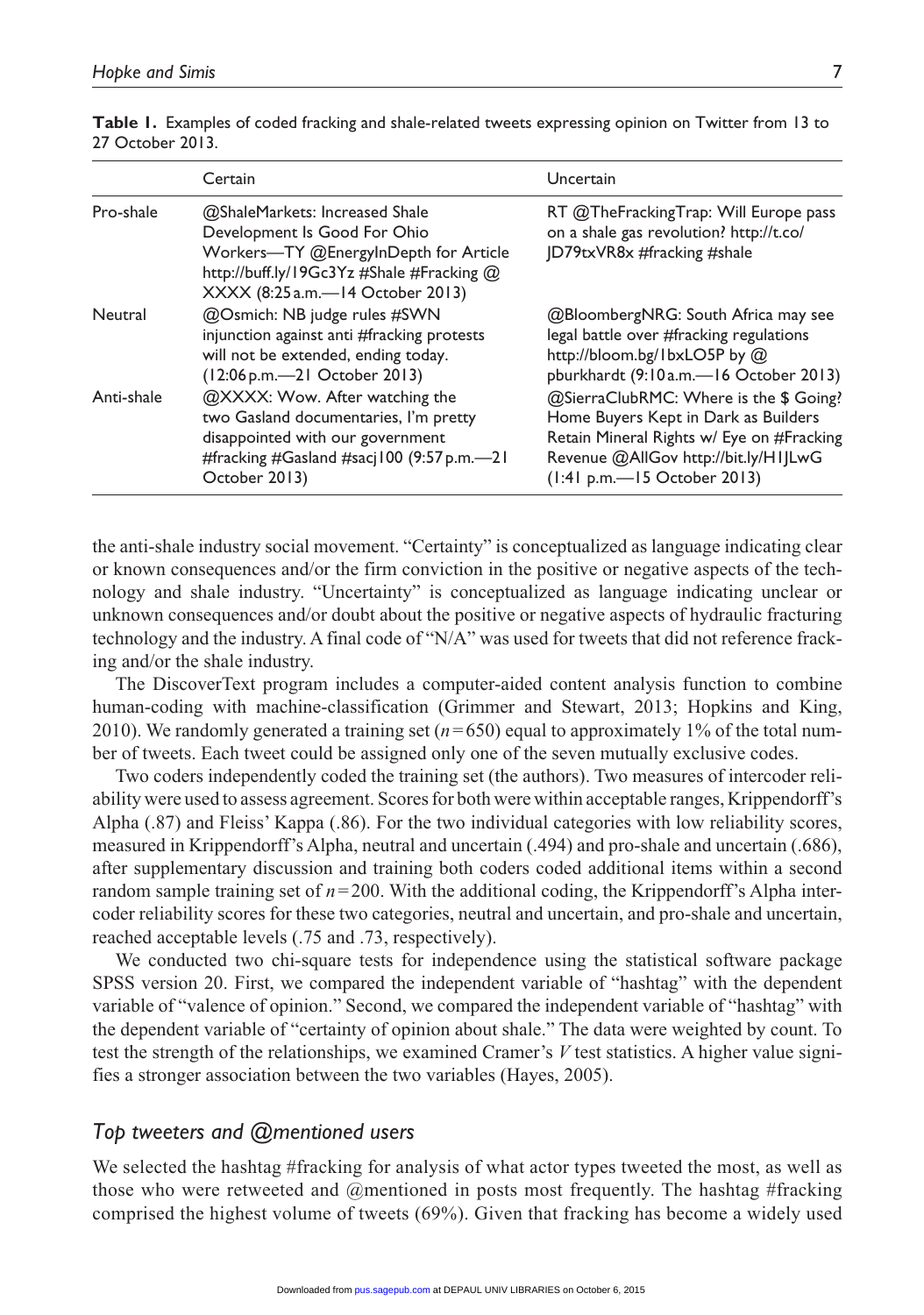colloquial term to refer to high-volume hydraulic fracturing, we hypothesized it was likely that both pro and anti-shale development actors may use the hashtag #fracking to influence the wider Twitter discourse on the issue. We selected the top 200 tweeters and @mentioned users for further analysis.

Using an iterative process, adapting the coding frame used by Lotan et al. (2011) and Vis (2013), two coders (the authors) independently coded all the data. In cases of disagreement, the coders discussed discrepancies until agreement was reached. We used the Twitter users' profile bios, recent tweets, and any linked websites to classify the data. The categories are as follows: mainstream median (MSM), MSM (online only), alternative media, alternative media (online only), journalists (mainstream), journalists (alternative), activists (organization/group), activists (individual), activists (bloggers), celebrities, political actors (organization), political actors (individual), industry (organization/ company), industry (individual supporter), researchers/scientists, members of the public, fake/spoof account, and bots. Codes were also included for "unclear" accounts, as well as "defunct/suspended" accounts and "other" for spam accounts that did not fit within any of the above categories.

### **3. Results**

## *Opinion valence and level of certainty*

For the #fracking hashtag, 13% of tweets were pro-shale, 11% were neutral, and 76% were antishale. For #globalfrackdown, 0% of tweets were pro-shale, 2% were neutral, and 98% were antishale. For #natgas, 61% of tweets were pro-shale, 19% were neutral, and 20% were anti-shale. For #shale, 69% of tweets were pro-shale, 10% were neutral, and 20% were anti-shale. For the #shalegas hashtag, 24% of tweets were pro-shale, 17% were neutral, and 59% were anti-shale.

Across all hashtags, the majority of tweets expressed certainty. For the #fracking hashtag, 82% of tweets expressed certainty and 18% expressed uncertainty. For #globalfrackdown, 99% of tweets expressed certainty and 1% of tweets expressed uncertainty. For #natgas, 78% of tweets expressed certainty and 22% expressed uncertainty. For #shale, 74% of tweets expressed certainty and 25% expressed uncertainty. Finally, for #shalegas, 87% of tweets expressed certainty and 13% expressed uncertainty.

#### *Chi-square tests for independence*

A chi-square test was conducted and a significant relationship was found between hashtag and valence of opinion about shale,  $\chi^2(df=8, N=64,417)=18,632.95, p=.000.1$  For the hashtags #fracking and #globalfrackdown, the observed values of pro-shale tweets were lower than would be expected by chance and the proportions of anti-shale tweets are higher than would be expected by chance. In contrast, for the hashtags #natgas, #shale, and #shalegas, the proportions of pro-shale tweets were higher than would be expected by chance and the observed values of anti-shale tweets lower than would be expected by chance alone. The hashtags included in this study were chosen on the expectation they would represent varied perspectives on shale extraction. This expectation is supported by the data.

The relationship between hashtag and valence of opinion about shale development is fairly strong, indicating statistically significant differences in the proportions of pro-shale, neutral, and anti-shale tweets across the five hashtags (Cramer's *V*=.380, *p*=.000). Hypotheses 1a and 1b are supported, while hypothesis 1c is not (see Table 2).

Second, we hypothesized that there would be a statistically significant difference in the degree of certainty in opinion about shale development between hashtags. A chi-square test was conducted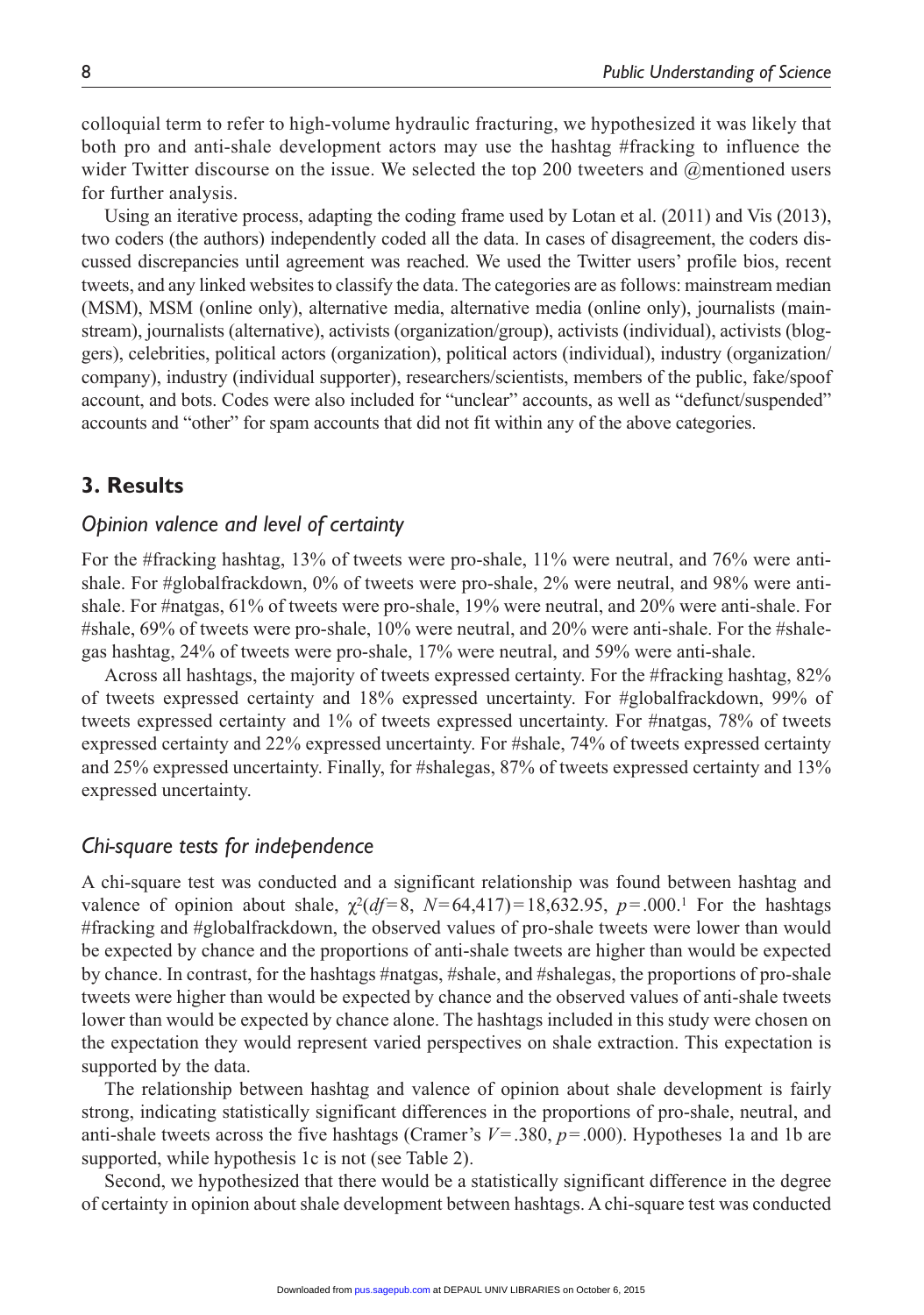| Hashtag          | Valence of shale-related tweets |            |                | Total         |
|------------------|---------------------------------|------------|----------------|---------------|
|                  | Pro-shale                       | Neutral    | Anti-shale     |               |
| #fracking        | 13.1%                           | 11.4%      | 75.5%          | 44,165        |
| #globalfrackdown | 0.3%                            | 1.8%       | 97.9%          | 7502          |
| #natgas          | 61.9%                           | 18.9%      | 19.2%          | 5030          |
| #shale           | 69.7%                           | 10.4%      | 19.9%          | 4977          |
| #shalegas        | 23.8%                           | 17.2%      | 59.1%          | 2743          |
| Total            | 13,049 (20.3%)                  | 7107 (11%) | 44,261 (68.7%) | 64,417 (100%) |

**Table 2.** Valence of shale-related tweets by hashtag.

χ2(*df*=8, *N*=64,417)=18,632.95, *p*=.000.

Cramer's *V*=.380, *p*=.000.

| Hashtag          | Certainty of shale-related tweets |                | Total         |
|------------------|-----------------------------------|----------------|---------------|
|                  | Certain                           | Uncertain      |               |
| #fracking        | 81.6%                             | 18.4%          | 44,165        |
| #globalfrackdown | 99.5%                             | 0.5%           | 7502          |
| #natgas          | 77.8%                             | 22.2%          | 5030          |
| #shale           | 74.4%                             | 25.6%          | 4977          |
| #shalegas        | 86.6%                             | 13.4%          | 2743          |
| Total            | 53,477 (83.0%)                    | 10,940 (17.0%) | 64,417 (100%) |

**Table 3.** Certainty of shale-related tweets by hashtag.

χ2(*df*=4, *N*=64,417)=1888.29, *p*=.000.

Cramer's *V*=.171, *p*=.000.

and a significant relationship was found between hashtag and degree of certainty about shale development, χ2(*df*=4, *N*=64,417)=1888.29, *p*=.000. In terms of explaining the variance of observed proportions of certainty compared to uncertainty, only the activist hashtag #globalfrackdown showed a higher degree of certainty than expected by random chance. In contrast, the rest of the hashtags, #fracking, #natgas, #shale, and #shalegas, had a lower proportion of certainty than expected by chance.

In addition, the association between hashtag and certainty of opinion about shale development is significant, indicating statistically significant differences in the proportions of certain and uncertain tweets across the five hashtags (Cramer's *V*=.171, *p*=.000). Thus, hypothesis 2 is supported (see Table 3).

# *Top 200 #fracking tweeters and @mentioned users*

Unlike past research examining top Twitter users for specific issue publics (Lotan et al., 2011; Vis, 2013), using the DiscoverText platform we were able to separate out the users who posted the most tweets using the #fracking hashtag from the users who were  $@$ mentioned the most using the hashtag. We will first address the top actors in terms of the 200 users who posted the most tweets within the dataset using the #fracking hashtag. In total, the top 200 users posted 13,608 tweets, comprising 31% of the total. The distribution of Twitter users followed a power law distribution, with only 17 users tweeting more than 100 times. As Figure 2 shows, tweets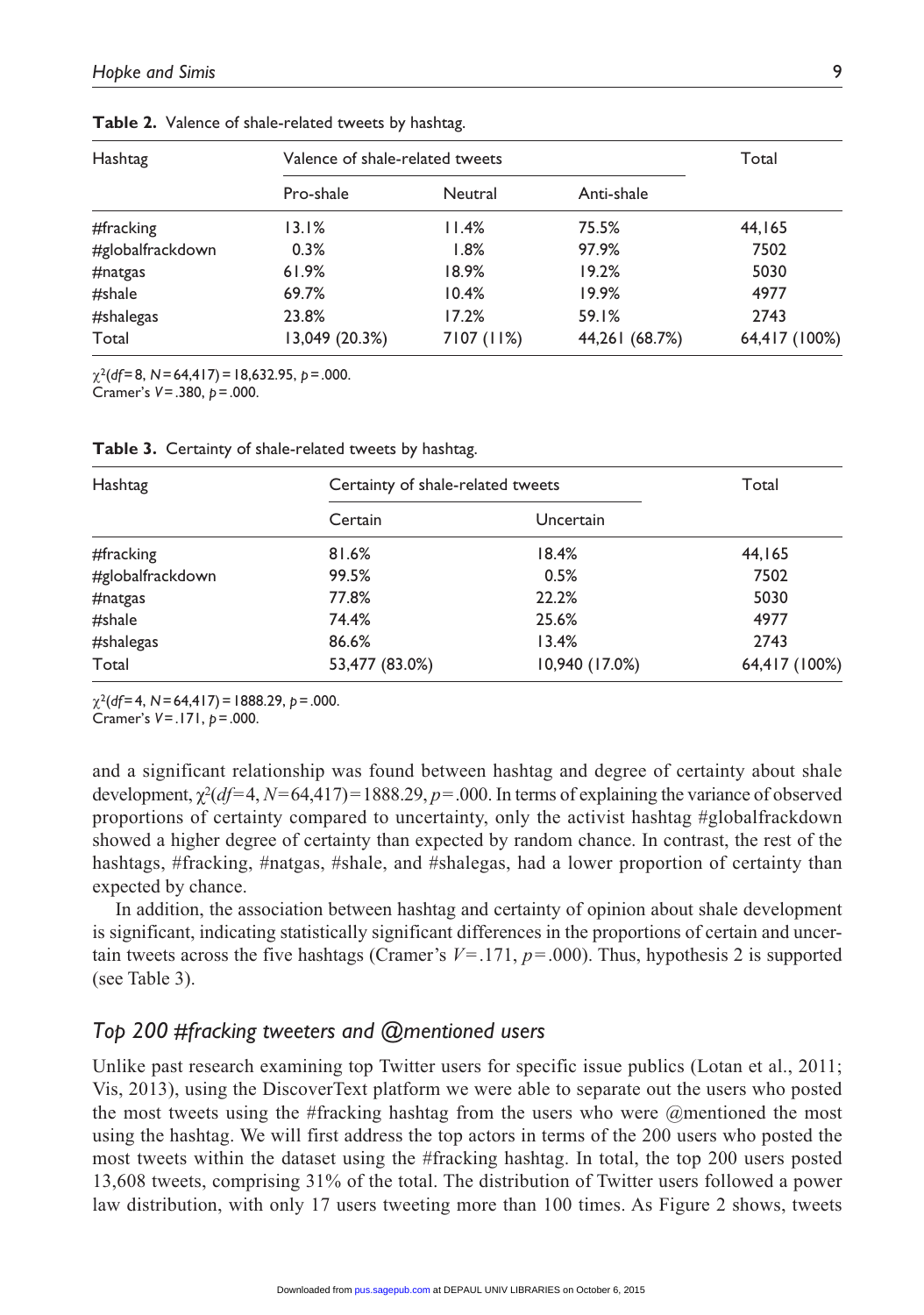

**Figure 2.** Percentages of tweets originating and @mentioning actor types.

from activists comprised the majority of the top actor tweets, with 35% coming from individual activists and another 19% coming from activist organizations and groups. In contrast, individual supporters of the shale industry posted only 5% of the tweets and industry organizations another 3%. Other categories that warrant mention are alternative media (online only), which made up 11% of tweets, bots (10%), and defunct or suspended accounts (5%). It is notable that the categories for mainstream media journalists, both mainstream media and online mainstream media, as well as individual political actors had no tweets among the top 200 tweeters. There are several possible explanations for this finding. It could be that media actors are tweeting about fracking, but without using hashtags. This would indicate that they could be using the microblogging platform as a new broadcast channel, rather than one in which to engage actively with audiences.

Of the top 10 accounts, 6 are activist accounts including  $@$ marcellus SWPA, an anti-fracking alliance based in Pennsylvania, as well as three individuals.2 In addition, the top 10 tweeters include one individual industry supporter and a bot. The highest ranking organizational industry supporters were  $\omega$ ShaleMarkets (#14), a news and advertising group, and  $\omega$ EnergyfromShale (#23), a project of Energy Tomorrow, which is affiliated with the American Petroleum Institute (API), a national trade group in the United States representing the oil and natural gas industry. The top 200 @mentioned accounts had 31,247 mentions (56% of the total).<sup>3</sup> The most @mentioned categories were activist organizations and groups (27%) and individual activists (23%). Activists' blogs about fracking and shale-related issues comprised another 4% of the @mentions (see Figure 2).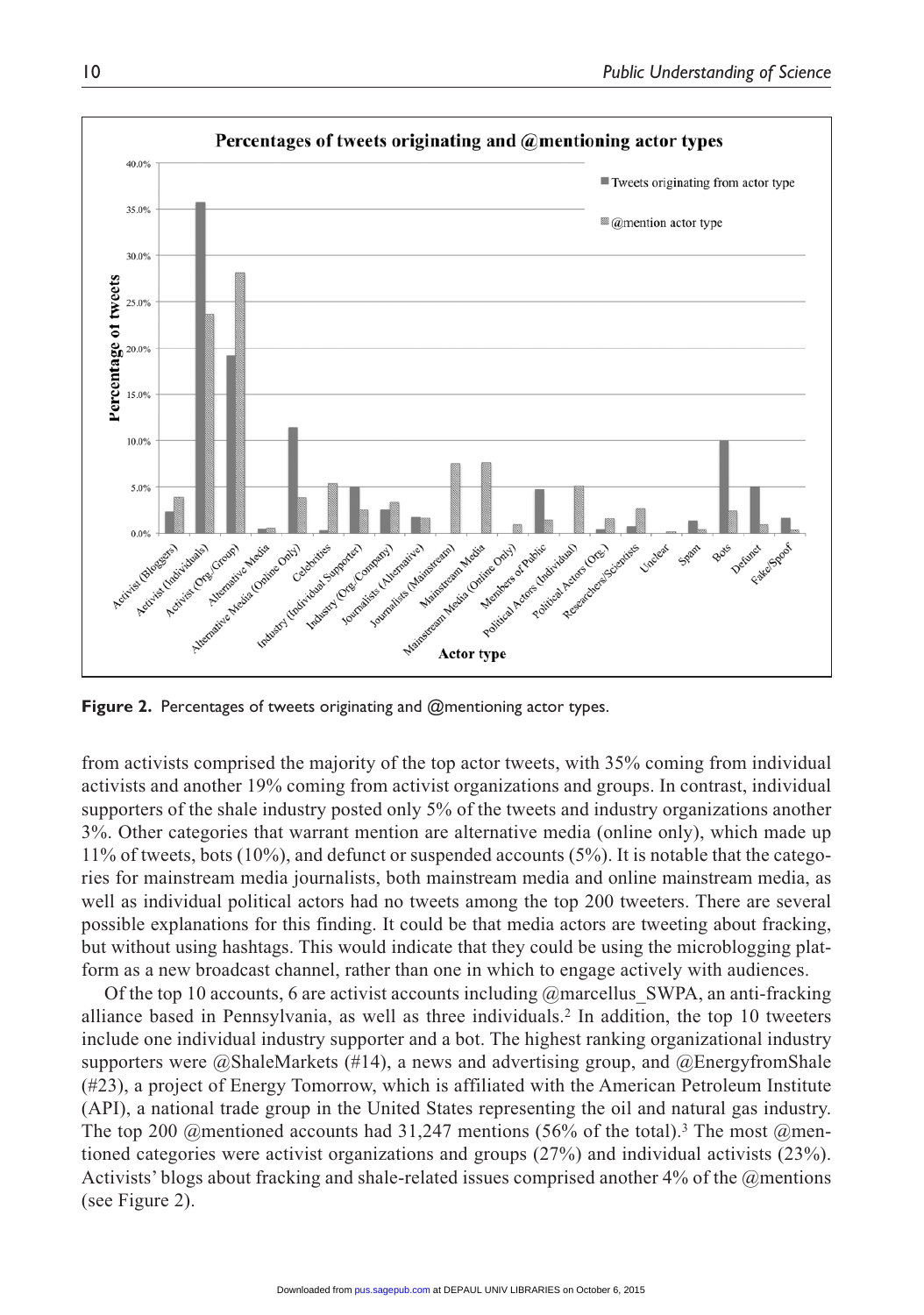Taken together, the top actor results indicate that the #fracking agenda is largely driven by activists, as well as directed at and in response to other activists. What is striking about these results is the way in which they diverge from related research on top Twitter actors for large-scale breaking news events, Arab Spring in the case of research by Lotan et al. (2011), and on the 2011 riots in the United Kingdom (Vis, 2013). In both of those cases, the agenda was largely driven by and directed to mainstream media, journalists, and bloggers. In the case of this dataset, an anti-shale protest that took place in NB and the resulting crackdown by RCMP in Rexton, NB, on Elsipogtog First Nation activists was a key topic. It coincided with the pre-planned Global Frackdown day of action against the shale industry. Global Frackdown activists, along with First Nations activists in Canada, tried to break into the mainstream agenda and bring heightened attention to the arrests of activists in NB and Global Frackdown events.

While mainstream media outlets and journalists do not appear in the top user results, they do appear among the top @mentioned users, meaning that as a category media accounts are among those targeted with directed interactions by anti-fracking activists. The mainstream media category accounted for 7% of the @mentioned tweets, mainstream media (online only) accounted for another 1%, and journalists (mainstream) for 7%. A video journalist for the Canadian network APTN (@Osmich) ranked second in terms of @mentions. Mainstream news organizations in the top @mentioned Twitter users included: @nprnews (#12), @NPR (#15), @APTNNews (#27), @ RT\_com (#38), @guardian (#39), and @CBCAlerts (#71). The categories of industry (organization/company) and industry (individual supporter) combined accounted for 5% of the @mentions, making them less of a target for activist attention than media accounts. The highest ranked industry actor in terms of @mentions was the trade group America's Natural Gas Alliance (@ANGAus), which ranked 11th. The lack of industry actors among top  $@$ mentioned accounts could be due to the extent of overall polarization on shale development, in its more advanced stage, in the United States. Believing they have been shut out of decision-making processes, activists may not feel agency to target messages toward industry actors.

Finally, individual elected officials and a few governmental agencies appeared within the top @ mentioned users. The category for organizational political actors made up 1.5% of the @mentions, while individual political actors (e.g. @barackobama) made up 5%. Individual political actors did not make up any of the top actors sending tweets using the #fracking hashtag. Among politicians, New York Governor Andrew Cuomo (@NYGovCuomo) ranked 6th for @mentions, followed by US President Barack Obama (@BarackObama), ranked 33; Canadian Prime Minister Stephen Harper (@pmharper), ranked 51; and a Green Party member of the British Parliament, Caroline Lucas (@CarolineLucas), ranked 52. Several governmental agencies also received @mentions, including the US Environmental Protection Agency (@EPA), ranked 32, and the Obama Administration's White House account (@WhiteHouse), ranked 193. The results indicate that while individual elected officials are not actively participating in the #fracking twitter discourse, they are passively receiving tweets about the issue. This indicates an emerging form of political engagement directed toward traditional powerbrokers, as well as appeals to media outlets for attention to a contested scientific issue as an indirect means to reach seemingly undecided publics.

## **4. Discussion**

We have examined the valence of Twitter discourse about fracking across five hashtags: #fracking, #globalfrackdown, #natgas, #shale, and #shalegas. The results indicate differences across hashtags, with some being more anti-shale than expected by chance (#fracking and #globalfrackdown), while others (#natgas, #shale, and #shalegas) were more pro-shale in overall sentiment than would be expected by chance. The results suggest that, as the general public increasingly gets news about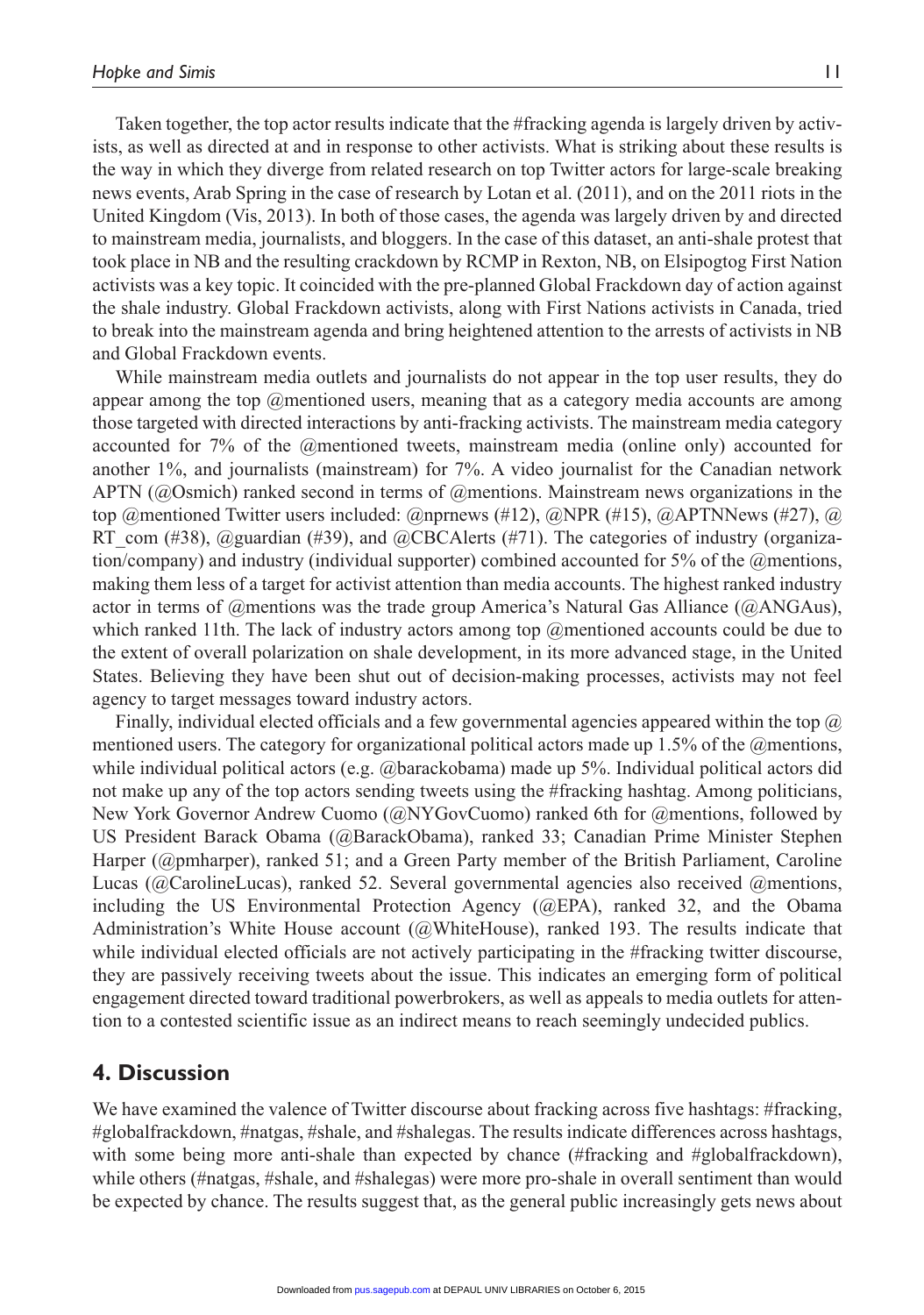science and technology from social platforms, discourse is segmented such that the valence of proshale, neutral, and anti-shale opinion audiences is exposed to vary significantly across hashtags related to the same issue. Furthermore, the level of certainty of opinion varied significantly across hashtags, with the activist hashtag #globalfrackdown having a higher level of certainty than would be expected by chance. The results show segmentation on the part of those opposed to the shale industry, with potential implications for the incidental informational exposure of nonactivist audiences, agenda setting within social media environments, and constructive dialogue between stakeholders as to possible energy futures.

Contrary to our expectations, industry actors appeared within the top 200 tweeters and @mentioned Twitter users for the #fracking hashtag to a low degree. There are several possible explications for this finding. First, given that the hashtags #natgas and #shale were more pro-shale in sentiment, it is possible that industry actors are using other more neutral terminology to index their Twitter posts. The fact that industry actors may be opting out of contested hashtags is striking, given that the #fracking hashtag comprised the majority of the overall sample and that tweet volume can be considered a measure of attention. The #fracking discourse was driven by activists and directed primarily to other activist accounts, in terms of @mentions. This provides empirical evidence that anti-fracking activists dominated Twitter discourse on the #fracking hashtag, during the time period under study, as part of a global social movement that is connecting about this contested technology, while industry actors were largely absent from this networked conversation, with implications for effective public deliberation on fracking. Our research findings indicate that discourse is largely driven by activists, which challenges our conflation of specialist and nonspecialist actors into a single "citizen actor" category. Prior to the data collection used in this analysis, there was no reason to suggest that specialist and nonspecialist actors would participate disproportionately in the fracking discourse. Hence, when we approached the investigation of what sentiment and players constitute #fracking discourse, we proposed an exploratory research question rather than a particular set of hypotheses. Our findings suggest that future research would do well to parse out specialist and nonspecialist citizen actors.

There did not appear to be a widespread coordinated effort on the part of activists to target specific elected officials, governmental agencies, or companies. The one notable exception is New York Governor Andrew Cuomo who, when the data were collected, had been under intense pressure from anti-fracking activists to ban fracking in New York State. For example, CREDO Action (n.d.), ran a comment campaign targeted at Cuomo, "Tell Governor Cuomo: Don't encourage fracking by lifting New York's ban on liquefied natural gas infrastructure," that was promoted through Twitter during the period of time under study. Observations of these messages on Twitter and subsequent action suggest that social media dialogue could serve as evidence of increased reflection and responsiveness of governing bodies to self-expressed public values and interests, as called for by researchers like Stilgoe et al. (2013) and Sykes and Macnaghten (2013).

The results suggest hashtags can act as cohesive spheres within, and of, themselves. Hashtags can be thought of as reflective of, and formative of, distinct *hashtag publics*. Take, for example, the contrast between the two hashtags #natgas and #shalegas. Based on background research, we hypothesized that the two would function similarly as industry hashtags. However, the results indicate contrasting, almost exactly opposite, valence in their sentiment about shale. While both hashtags have similar levels of certainty and neutral tweets, the results for the #natgas hashtag are in line with our expectations, being in their majority pro-shale  $(61\%)$ . However, the #shalegas hashtag was opposite of our expectation, with a similar degree but opposing sentiment, weighted to the anti-shale side (59%). In fact, the definition of #natgas in the online database #TagDef.com reads, "*Shale* gas is natural gas produced from shale" (emphasis added).4 So, these two hashtags, with similar meanings, function as markedly distinct networked conversational spheres.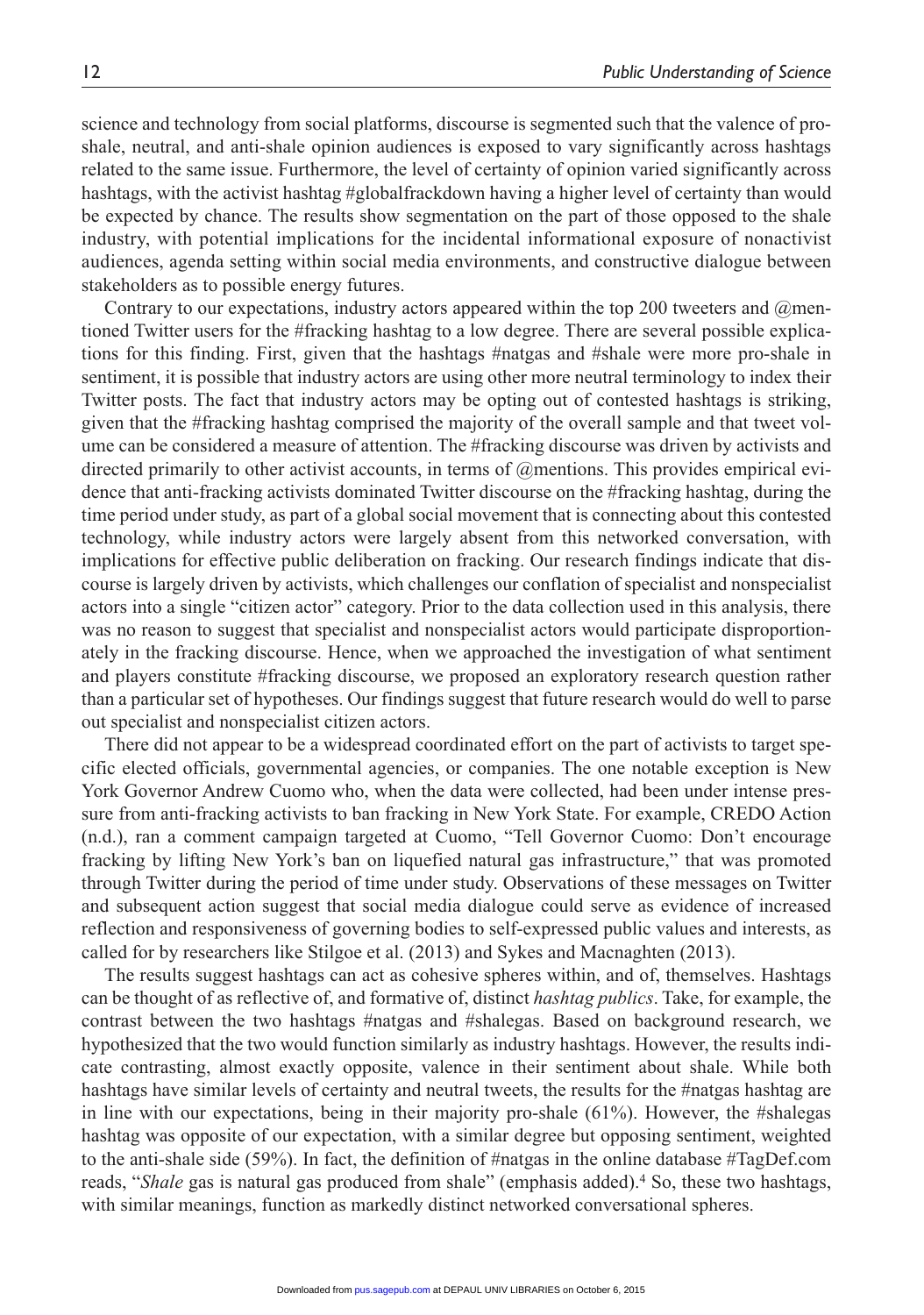The significance of these findings comes with the challenge to the notion of networked public spheres as deliberative spaces. As hashtags form distinct publics, future research should examine the extent of the overlap between them and the interactions that take place at their intersections. We must also consider the ways in which publics enacted through hashtags are not equal in terms of political, economic, and social resources. Our results show that the least segmented hashtags in terms of anti-, neutral, and pro-shale sentiment are the #natgas and #shalegas hashtags, which means they have the most potential for cross-cutting discourse to occur, yet their overall volume is markedly lower than the hashtag we expected to be most contested, #fracking. Future research should examine the quality of interactions that take place within networked social platforms. Whether they constitute spaces for deliberative dialogue and are supportive of democratic processes, or rather if they polarize and mobilize a particular set of stakeholders's base, such as anti-fracking activists, as the results of this study suggest, requires further study. Additionally, our analysis did not delineate tweets by topic, which could have allowed for examination of how certain topics played out across hashtags. An interesting next research step is to examine which topics cross-cut hashtag publics discourse and which topics are siloed within each hashtag public.

The social media platform Twitter fuses media broadcast-like and gatekeeping functions embedded within, and generative of, social ties and networks. The affordances and constraints of each platform affect the interactions taking place within them and shape identities and audiences in complex ways (Baym and boyd, 2012). The information shared within hashtag publics is often personalized. In the context of a movement hashtag, a high degree of certainty expressed in tweets could have mobilizing effects and amplify or reinforce movement diffusion processes, yet have negative effects on cross-cutting deliberation. On the other hand, uncertainty could have demobilizing effects. High certainty within a hashtag public could reinforce a sense of moral authority or of being "correct" about contested issues, in this case either in favor of shale development or opposed to it.

While the results of this study are significant in charting new areas for Twitter research, specifically on the use of hashtags, there are several limitations. First, Twitter users are not representative of overall public opinion. As of November 2013, only 16% of US adults used the platform (Mitchell and Guskin, 2013). Individuals who report getting news from Twitter are younger, more educated, and use mobile devices to a greater degree than the general US public (Mitchell and Guskin, 2013). While Twitter is a platform conducive to discourse on current events and breaking news, past research has shown that opinion on Twitter is not a reliable indicator of broader public opinion (Matsa and Mitchell, 2014). The period of time during which the data used in this study was collected was one of heightened contention. Our research shows that voices on Twitter for the #fracking hashtag are reflective of a particularly engaged subset of specialist actors. Disinterested individuals likely hold a wide range of opinions on this issue and our research indicates are not publicly expressing them using the #fracking hashtag. Thus, the findings of this study are not generalizable as, in anyway, reflective of overall public opinion on fracking. However, this research provides insight into the synergistic effects of activists' use of Twitter to share information about pre-planned events on a transnational scale, in combination with responses to breaking news events, such as the arrests of First Nations anti-shale demonstrators in NB, Canada.

# **5. Conclusion**

Social media platforms provide new potential modes of networked public participation around contested technology and science. In this article, we show statistically significant differences in the sentiment about fracking across the five hashtags. In addition, results show that the discourse on the main contested hashtag #fracking is dominated by activists, both individual activists and organizations. The highest proportion of tweeters, those posting messages using the hashtag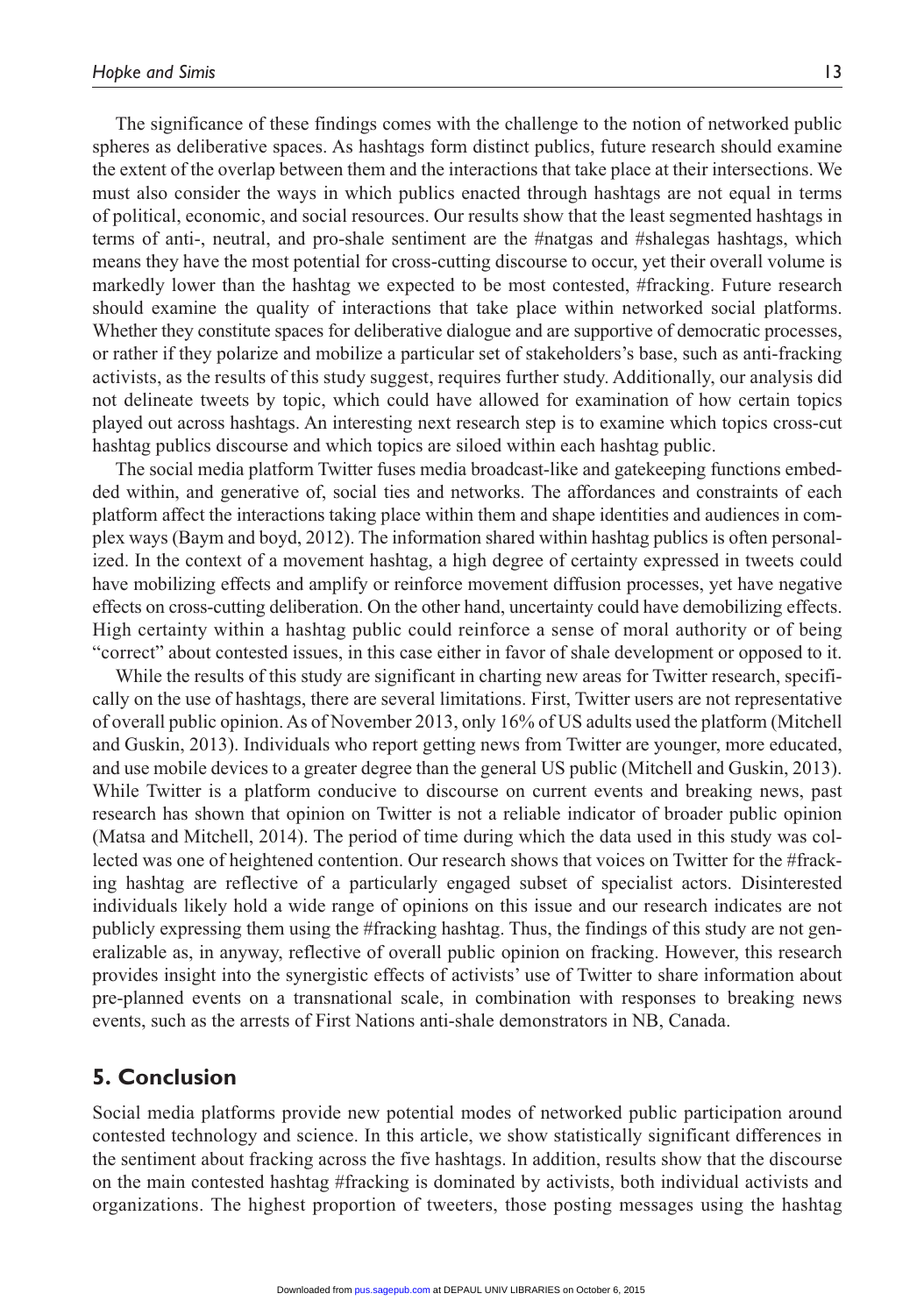#fracking, were individual activists, while the highest proportion of @mention references went to activist organizations. This research contributes to responsible research and innovation theory by contributing to understanding the dynamics of networked, social media conversation within public engagement on a contested technology. Platforms like Twitter offer a space to naturally observe the discourse of interested publics around a scientific issue. Finding segmentation among the interested publics involved in the discourse—hashtag publics—has significant implications for both policymakers and the idea of online deliberation. Policymakers turning to new media platforms to gauge temperature of public are going to get very different views depending on what logically synonymous hashtags they follow.

#### **Acknowledgements**

The authors would like to thank Kristin Runge, Junho Lee, Patricia Loew, Hernando Rojas, Larry Meiller, Pamela Oliver, and Erica Halverson for helpful advice on this research.

#### **Declaration of conflicting interests**

The author(s) declared no potential conflicts of interest with respect to the research, authorship, and/or publication of this article.

#### **Funding**

This work was supported by a Louis and Elsa Thomsen Wisconsin Distinguished Graduate Fellowship from the University of Wisconsin-Madison College of Agricultural and Life Sciences.

#### **Notes**

- 1. The 555 tweets coded as "not applicable," less than 1% of the total number of English tweets, are excluded from the chi-square analyses.
- 2. In accordance with the university institutional review board (IRB) approval for this research, we are not identifying individual Twitter users who are not public figures (e.g. elected officials or journalists).
- 3. Between the top tweeters and @mentioned accounts, there is an overlap of 70 accounts (35%).
- 4. #TagDef can be accessed at [https://tagdef.com/.](https://tagdef.com/)

#### **References**

- Baym NK and boyd d (2012) Socially mediated publicness: An introduction. *Journal of Broadcasting & Electronic Media* 56(3): 320–329.
- Boudet H, Clarke CE, Bugden D, Maibach E, Roser-Renouf R and Leiserowitz A (2014) "Fracking" controversy and communication: Using national survey data to understand public perceptions of hydraulic fracturing. *Energy Policy* 65: 57–67.
- boyd D, Golder S and Lotan G (2010) Tweet, tweet, retweet: Conversational aspects of retweeting on Twitter. In: *Proceedings from 43rd Hawaii international conference on system sciences*, Kauai, HI, 6 January. New York, NY: IEEE Press.
- Brossard D and Nisbet MC (2007) Deference to scientific authority among a low information public: Understanding U.S. opinion on agricultural biotechnology. *International Journal of Public Opinion* 19(1): 24–52.

Brossard D and Scheufele DA (2013) Science, new media, and the public. *Science* 339(40): 40–41.

- Callon M, Lascoumes P and Barthe Y (2010) *On Acting in an Uncertain World: An Essay on Technological Democracy*. Boston, MA: MIT Press.
- Christopherson S and Rightor N (2012) How shale gas extraction affects drilling localities: Lessons for regional and city policymakers. *Journal of Town and City Management* 4(2): 350–368.
- Colleoni E, Rozza A and Arvidsson A (2014) Echo chamber or public sphere? Predicting political orientation and measuring political homophily in Twitter using big data. *Journal of Communication* 64(2): 317–332.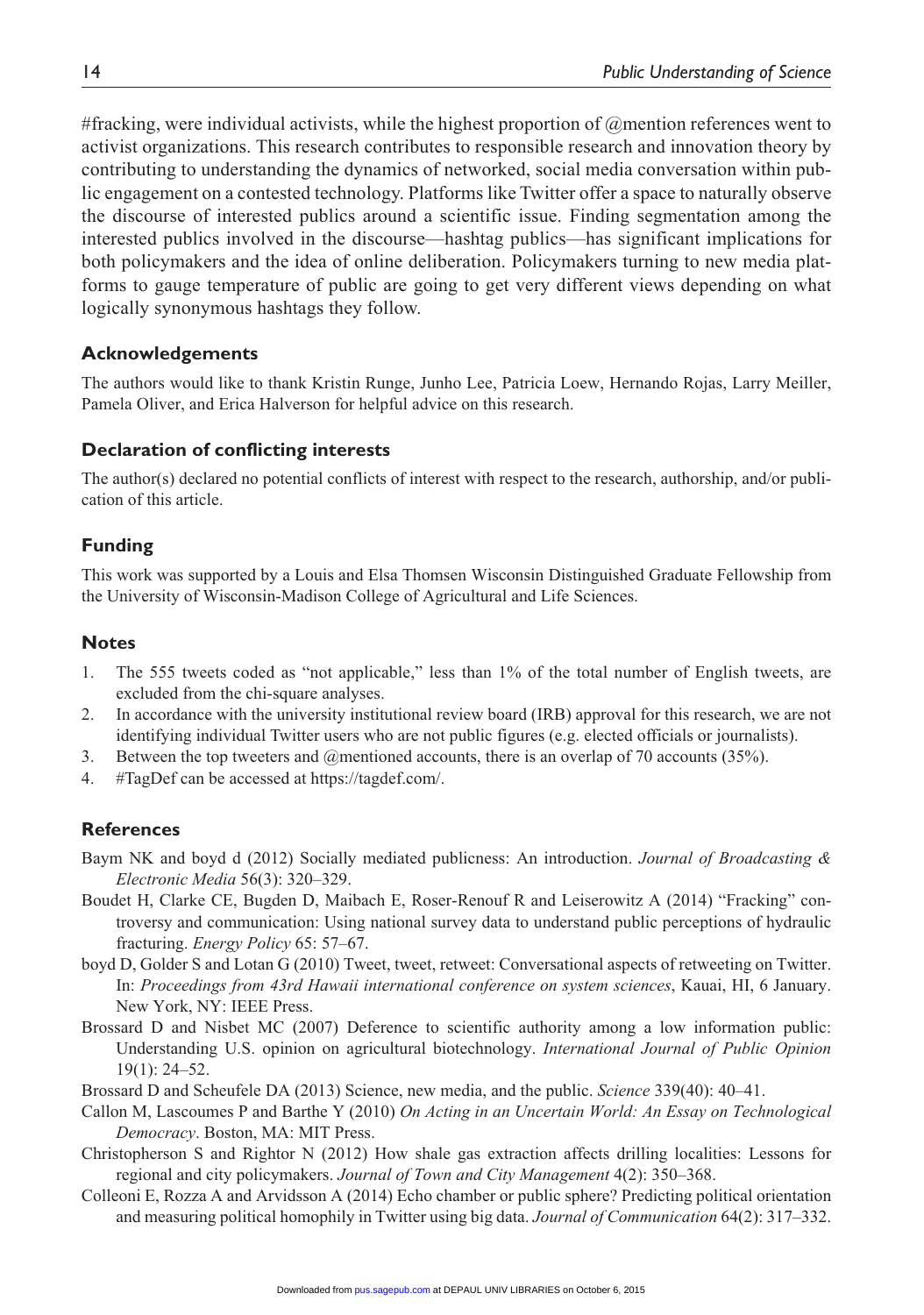- CREDO Action (n.d.) Tell Governor Cuomo: Don't encourage fracking by lifting New York's ban on liquefied natural gas infrastructure. Available at: [http://act.credoaction.com/letter/ny\\_lng\\_comments/?sp\\_](http://act.credoaction.com/letter/ny_lng_comments/?sp_ref=15867482.4.1002.t.0.2&source=tw_sp) [ref=15867482.4.1002.t.0.2&source=tw\\_sp](http://act.credoaction.com/letter/ny_lng_comments/?sp_ref=15867482.4.1002.t.0.2&source=tw_sp)
- Davis C and Hoffer K (2012) Federalizing energy? Agenda change and the politics of fracking. *Policy Sciences* 45(3): 221–421.
- Engelder T (2011) Should fracking stop? Counterpoint: No, it's too valuable. *Nature* 477: 271–275.
- Ferrar KJ, Kriesky J, Christen CL, Marshall LP, Malone SL, Sharma RK, et al. (2013) Assessment and longitudinal analysis of health impacts and stressors perceived to result from unconventional shale gas development in the Marcellus Shale region. *International Journal of Occupational and Environmental Health* 19(2): 104–112.
- Flash Eurobarometer 360 (2013) Attitudes of Europeans towards air quality. *European Commission*. Available at: [http://ec.europa.eu/public\\_opinion/flash/fl\\_360\\_en.pdf](http://ec.europa.eu/public_opinion/flash/fl_360_en.pdf)
- Food and Water Watch (2013) Activists on six continents to urge global leaders to ban fracking, 18 October. Available at: [http://www.foodandwaterwatch.org/pressreleases/activists-on-six-continents-to-urge](http://www.foodandwaterwatch.org/pressreleases/activists-on-six-continents-to-urge-global-leaders-to-ban-fracking/)[global-leaders-to-ban-fracking/](http://www.foodandwaterwatch.org/pressreleases/activists-on-six-continents-to-urge-global-leaders-to-ban-fracking/)
- Fraser N (1992) Rethinking the public sphere: A contribution to the critique of actually existing democracy. In: Calhoun C (ed.) *Habermas and the Public Sphere*. Cambridge; London: MIT Press, pp. 109–142.
- Friedland LA, Hove T and Rojas H (2006) The networked public sphere. *Javnost: The Public* 13(4): 5–26.
- Funtowicz S and Ravetz J (1993) Science for the post-normal age. *Futures* 25: 739–755.
- Global Frackdown (n.d.) Global Frackdown2! An international day to stop fracking. Available at: [http://](http://www.globalfrackdown.org/org-endorsement-form/) [www.globalfrackdown.org/org-endorsement-form/](http://www.globalfrackdown.org/org-endorsement-form/)
- Grimmer J and Stewart BM (2013) Text as data: The promise and pitfalls of automatic content analysis methods for political texts. *Political Analysis* 21(3): 1–31.
- Hayes AF (2005) *Statistical Methods for Communication Science*. London: Lawrence Erlbaum Associates Publishers.
- Hess D, Breyman S, Campbell N and Martin B (2008) Science, technology, and social movements. In: Hackett EJ, Amsterdamska O, Lynch M and Wajcman J (eds) *The Handbook of Science and Technology Studies*. Cambridge; London: The MIT Press, pp. 473–498.
- Honeycutt C and Herring SC (2009) Beyond microblogging: Conversation and collaboration via Twitter. In: *Proceedings from 42nd Hawaii international conference on system sciences*, Los Alamitos, CA, 5–8 January. New York, NY: IEEE Press.
- Hopkins DJ and King G (2010) A method of automated nonparametric content analysis for social science. *American Journal of Political Science* 54(1): 229–247.
- Howarth RW and Ingraffea A (2011) Should fracking stop? Point: Yes, it's too high risk. *Nature* 477: 271–273.
- Jaspal R and Nerlich B (2014) Fracking in the UK press: Threat dynamics in an unfolding debate. *Public Understanding of Science* 23(3): 348–363.
- Kahan DM, Braman D, Slovic P, Gastil J and Cohen G (2009) Cultural cognition of the risks and benefits of nanotechnology. *Natural Nanotechnology* 4(2): 87–90. Available at: [http://www.nature.com/nnano/](http://www.nature.com/nnano/journal/v4/n2/suppinfo/nnano.2008.341_S1.html) [journal/v4/n2/suppinfo/nnano.2008.341\\_S1.html](http://www.nature.com/nnano/journal/v4/n2/suppinfo/nnano.2008.341_S1.html)
- Kear AR (2011) *Unconventional politics of unconventional gas: Environmental reframing and policy change*. Unpublished PhD, Colorado State University, Fort Collins, CO.
- Krauss C (2013) Exports of American natural gas may fall short of high hopes. *New York Times*, 4 January. Available at: [http://www.nytimes.com/2013/01/05/business/energy-environment/exports-of-us-gas](http://www.nytimes.com/2013/01/05/business/energy-environment/exports-of-us-gas-may-fall-short-of-high-hopes.html?smid=pl-share&_r=0)may-fall-short-of-high-hopes.html?smid=pl-share $&r=0$
- Latour B (2005) *Reassembling the Social: An Introduction to Actor-Network-Theory*. Oxford; New York, NY: Oxford University Press.
- Lotan G, Graeff E, Ananny M, Gaffney D and Pearce I (2011) The revolutions were tweeted: Information flows during the 2011 Tunisian and Egyptian revolutions. *International Journal of Communication* 5: 1375–1405.
- Luers A and Kroodsma D (2014) Science communication in the post-expert digital age. *Eos, Transactions American Geophysical Union* 95(24): 203–204.
- Matsa KE and Mitchell A (2014) 8 key takeaways about social media and news. *Pew Research Journalism Project*, 26 March. Available at: [http://www.journalism.org/2014/03/26/8-key-takeaways-about-social](http://www.journalism.org/2014/03/26/8-key-takeaways-about-social-media-and-news/)[media-and-news/](http://www.journalism.org/2014/03/26/8-key-takeaways-about-social-media-and-news/)